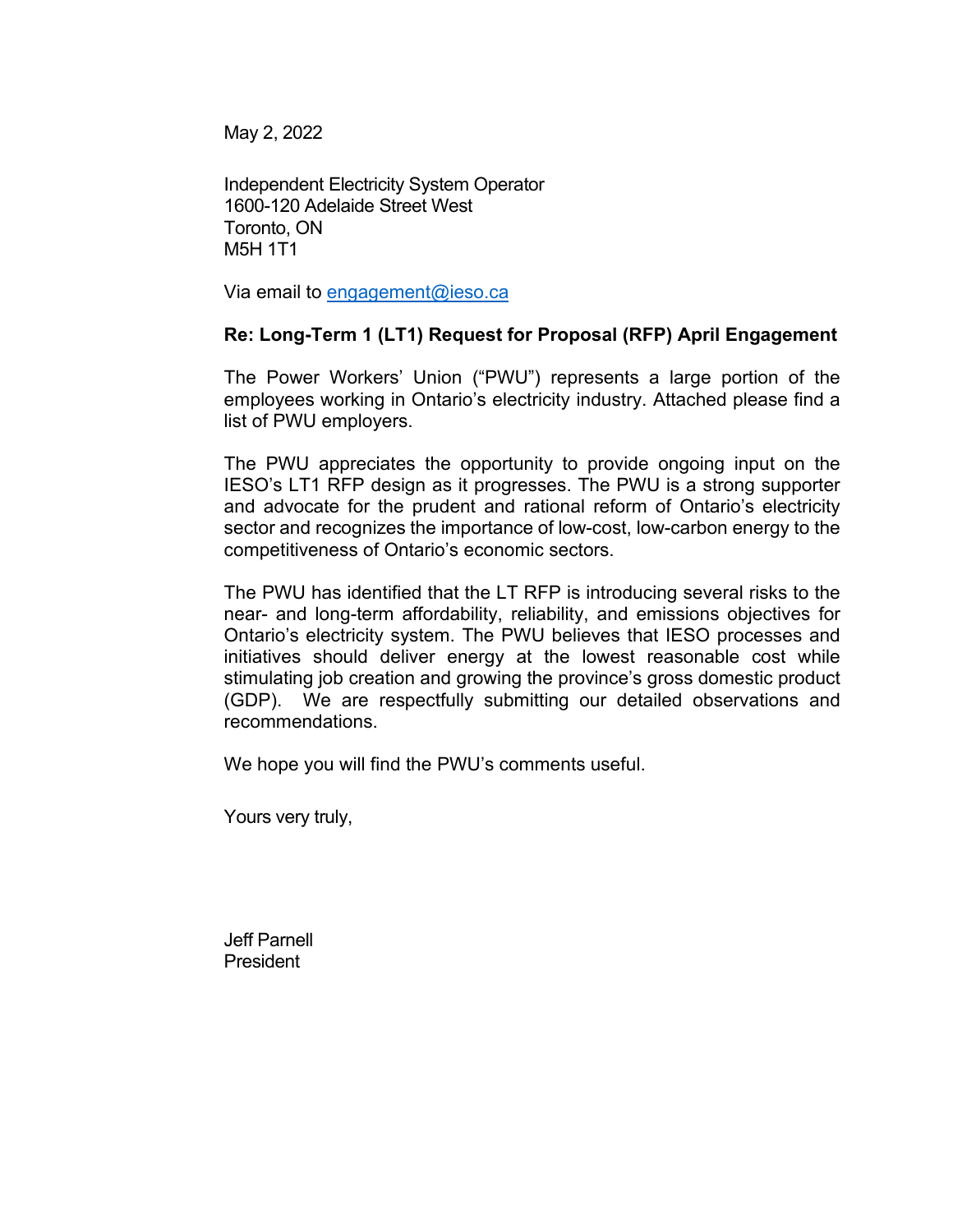### **Power Workers' Union Submission on the IESO's April 2022 Long Term RFP Stakeholder Engagement**

#### **May 2, 2022**

The Power Workers' Union (PWU) is pleased to submit comments and make recommendations to the Independent Electricity System Operator (IESO) regarding the latest update on its design of the Long Term (LT) Request for Proposal (RFP) options. The PWU remains a strong supporter and advocate for the prudent and rational reform of Ontario's electricity sector and recognizes the importance of planning for low-cost, low-carbon energy solutions to enhance the competitiveness of Ontario's economy.

Over the course of the IESO's 2022 LT RFP stakeholder sessions, the PWU has emphasized several themes which remain valid for the current procurement option designs:<sup>[1](#page-1-0)</sup>

- Substantial risk exists that the IESO's LT RFP will not acquire the necessary resources in time, potentially leaving Ontario with insufficient capacity, higher costs, and the increased risk of brownouts and higher emissions;
- The IESO should focus on directly procuring storage to provide long-term flexible capacity to enable the eventual displacement of natural gas-fired generation and/or at a minimum counterbalance the expansion of gas-fired generation;
- The IESO should look at the most effective mechanisms for achieving the new capacity goals and remove procurement criteria related to the Ontario energy market;
	- The IESO's alternative pricing mechanisms are complex attempts to mimic Power Purchase Agreements (PPAs) in an energy market context that entails constant uncertainty and risk, increased operational complexity (and cost) and the associated higher premiums that the IESO has signaled it is willing to entertain.
	- PPAs and Contract for Difference (CfDs) are inferior risk balancing mechanisms compared to regulated models such as how OPG asset costs are managed.
- Flexible timeframes for the resulting contracts should allow for the differing economic life of the proposed assets and allow for technology specific options to optimally reduce ratepayer costs;
- The procurement approach significantly favours gas-fired generation which is facing growing public opposition, higher costs and the risk of stranding assets, especially for baseload applications; and,
- The procurement approach should be optimized so as to minimize transmission system impacts and costs.

The IESO is clearly signaling the urgency of Ontario's pressing capacity needs. The IESO has outlined multiple procurement options for 5500 MW to 6500 MW of effective capacity by 2030, instead of the previous March 2022 target of 1000 MW, and now places urgent priority on the 2025 to 2027 timeframe.<sup>[2](#page-1-1)</sup> With the introduction of the Expedited RFP and Technology Expansion approach for 2025 in-service capacity, the LT1 RFP for 2027 in service capacity, and the LT2 RFP for 2030 in service capacity, the IESO is finally pulling out the stops to address Ontario's reliability needs. The IESO has indicated that it will entertain cost premiums and incentives to help meet these requirements. The PWU believes that the IESO can further reduce the risks to Ontario's electricity system—reliability, costs and emissions—by more broadly identifying and aggressively pursuing mitigation options. In response to the newly

<span id="page-1-0"></span><sup>1</sup> PWU submissions to the IESO on the LT RFP stakeholder engagement sessions, February and March, 2022.

<span id="page-1-1"></span><sup>2</sup> IESO, LT RFP Stakeholder Engagement Session materials, April 20, 2022.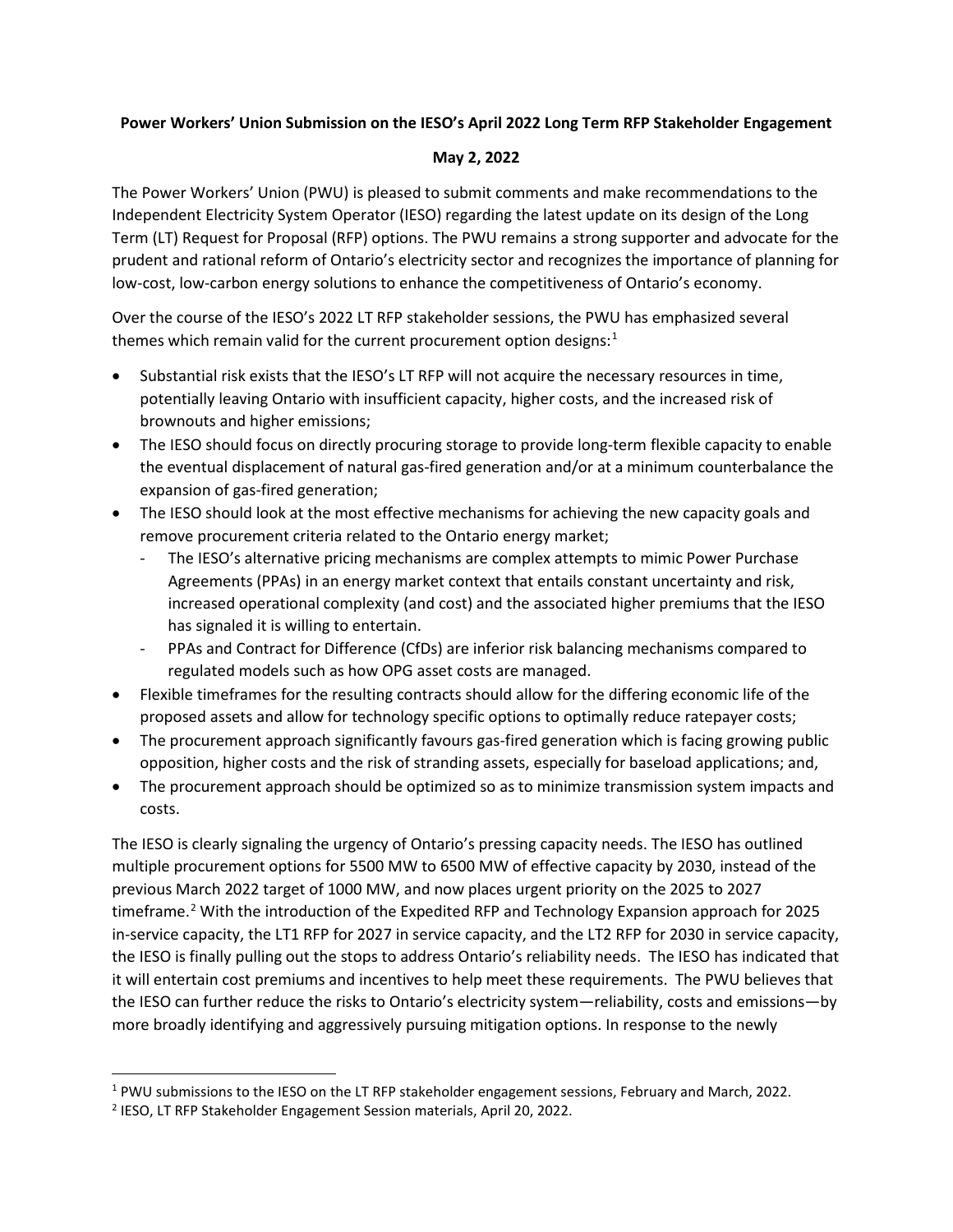released 2022 AAR, the PWU has identified several such options that are relevant to the LT RFP approach and would help reduce the above noted risks as well as the cost of premiums and incentives:<sup>[3](#page-2-0)</sup>

- Confirm the capacity benefits of renewing the biomass and hydro resources in the north to reduce the need for additional new capacity procurements for in-service operations in 2025;
- Encourage LDC-located storage options and storage at existing generation sites, such as OPG's Pickering Nuclear Generation Station (PNGS) to maximize the benefits of existing distribution and transmission infrastructure;
- Quantify the cost risks of the gas-fired generation biases in the IESO's current RFP designs; and,
- Immediately commence the RFP process for the capacity required in 2030 and 2035 to provide the most flexible timelines for their development and to allow for maximizing the associated societal benefits, e.g., jobs and GDP.

The PWU also adds the following recommendations:

- 1) The IESO should work with government to adjust the criteria for current and future participation in the Industrial Conservation Initiative (ICI) to allow the IESO to dispatch the associated "Behind the Meter" resources at system peak times;
- 2) The IESO procurement should explore options for capturing the potential for Electric Vehicles (EVs) to provide demand response and/or peak supply to mitigate capacity needs;
- 3) Separate the capacity needs for four consecutive hours or less supply from the capacity that must supply for longer periods of continuous supply to maximize the competitive opportunities for nonnatural gas-fired generation;
- 4) Ensure that the Request for Qualification (RFQ) provides flexibility by requiring participants to characterize how compensation can be structured to minimize the costs for ratepayers; and
- 5) The IESO should objectively evaluate how its market-based mechanisms and constructs introduce barriers to securing the requisite new capacity when needed at the lowest cost and identify mitigating alternatives for this capacity.

## *Detailed Recommendations*

**Recommendation #1 -** The IESO should work with government to adjust the criteria for current and future participation in the Industrial Conservation Initiative (ICI) to allow the IESO to dispatch the associated "Behind the Meter" resources at system peak times.

The IESO 2021 APO assumes that the ICI program will reduce the top five system peak-hour demand by 1300 MW. This is less than the 1600 MW assumed in the IESO's 2019 APO. Analyses suggest that over 2500 MW of peak shaving capacity may already be installed in Ontario. [4](#page-2-1) The IESO also forecasts that the response from the ICI will be constant over the 20-year outlook period in spite of the continual increase in ICI participant adoption of Global Adjustment busting mechanisms. This suggests that significant additional capacity may become available.

<span id="page-2-0"></span><sup>3</sup> PWU submission to the IESO on the 2022 Annual Acquisition Report (AAR), April 2022.

<span id="page-2-1"></span><sup>4</sup> Derived from the costs shifted to Class B customers and the OEB Market Surveillance Panel Assessment of the per MWh benefit of the ICI programs to participants.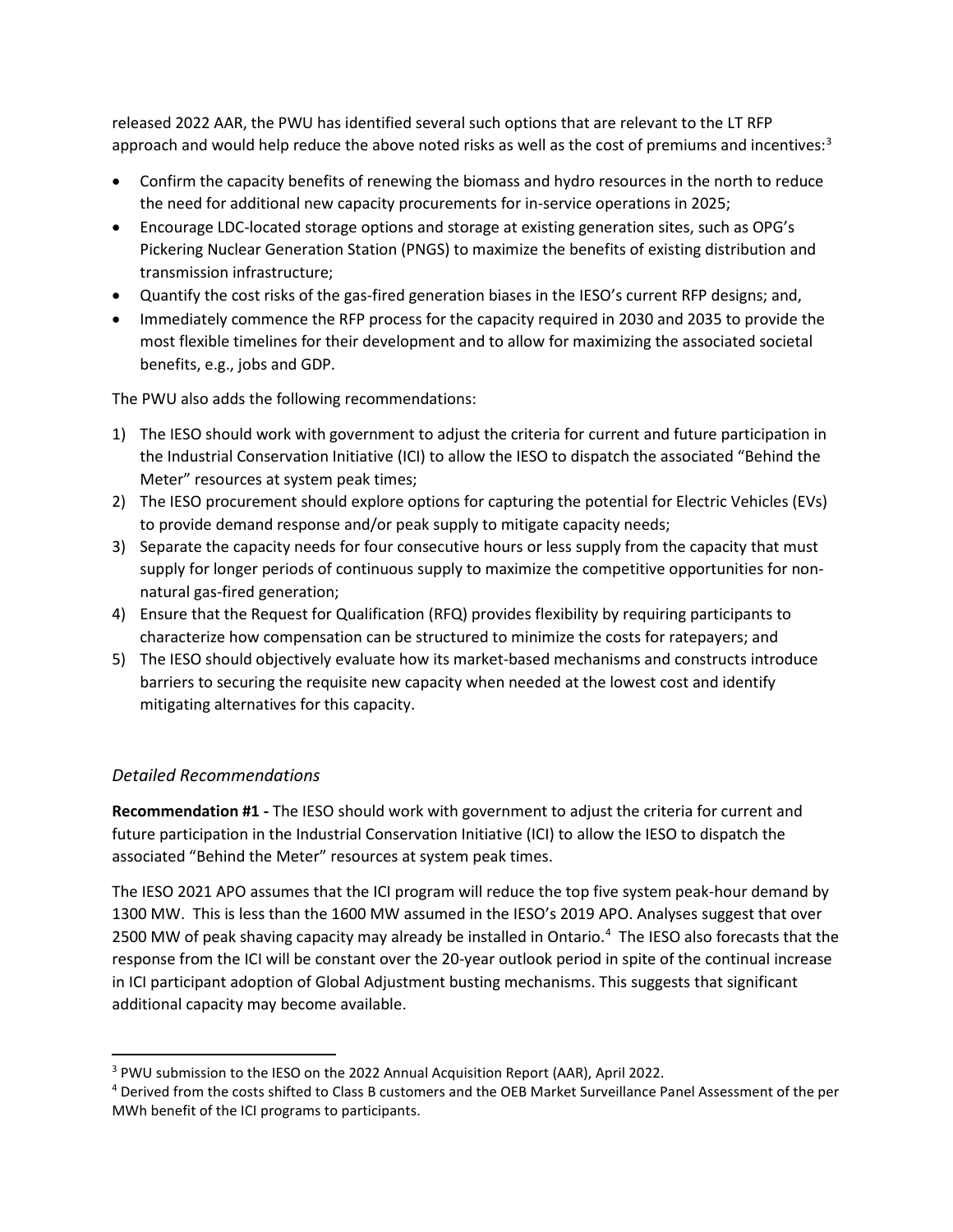Enabling the IESO to dispatch ICI resources would be similar to providing demand response services, potentially with less complexity through the use of intermediaries. This would help ICI participants optimally meet the peaks, reduce their risk of not maximizing the ICI benefits, and help guarantee a required state of charge in the storage assets.

Revisiting the terms of the rate program with government could enable the IESO to unlock 1200 MW of available capacity with no cost to ratepayers, contribute significantly to meeting the currently identified 2025 needs and address Ontario's objectives for the IESO.

**Recommendation #2** - The IESO procurement should explore options for capturing the potential for EVs to provide demand response and/or peak supply to mitigate capacity needs;

On average, EVs could provide ~10 kW per hour of discharge capacity over 4 hours, for a total of 40 kWhs.[5](#page-3-0) As little as 10% of the one million EVs expected to be on the road in 2030 could produce 1300 MW of peaking capacity.<sup>[6](#page-3-1)</sup> The dispatch of these assets through an aggregator of home energy management systems could be implemented in similar fashion to demand response. Other forecasts suggest almost 3 million vehicles could be on the road by 2035.<sup>[7](#page-3-2)</sup>

The advent of multiple pro-EV policies and bidirectional chargers represents an opportunity for the IESO. It is conceivable that 500 MW of capacity could be accessible by 2027. Analyses show that EV capacity will be much less costly than gas-fired generation but not likely contractable using the IESO's proposed procurement mechanisms. The IESO should consider alternative approaches for securing this type of capacity.

**Recommendation #3 -** Separate the capacity needs for four consecutive hours or less supply from the capacity that must supply for longer periods of continuous supply to maximize the competitive opportunities for non-natural gas-fired generation.



The IESO's AAR notes that 30% of Ontario's capacity need requires supply four hours or less as illustrated below. The IESO should specify how much capacity is required along this curve.

50%

Probability of Exceedance

60%

70%

80%

 $90%$ 

100%

30%

40%

 $20%$ 

 $20$  $\mathbf 0$ 

 $0%$ 

 $10%$ 

<span id="page-3-0"></span><sup>5</sup> Strategic Policy Economics, "EV Batteries Value Proposition for Ontario's Electricity Grid and EV owners", 2020;

<span id="page-3-1"></span><sup>&</sup>lt;sup>6</sup> Strategic Policy Economics, "Electrification Pathways for Ontario", 2021;

<span id="page-3-2"></span><sup>7</sup> Nuclear Innovation Institute and PlugNDrive Joint Study, June 2021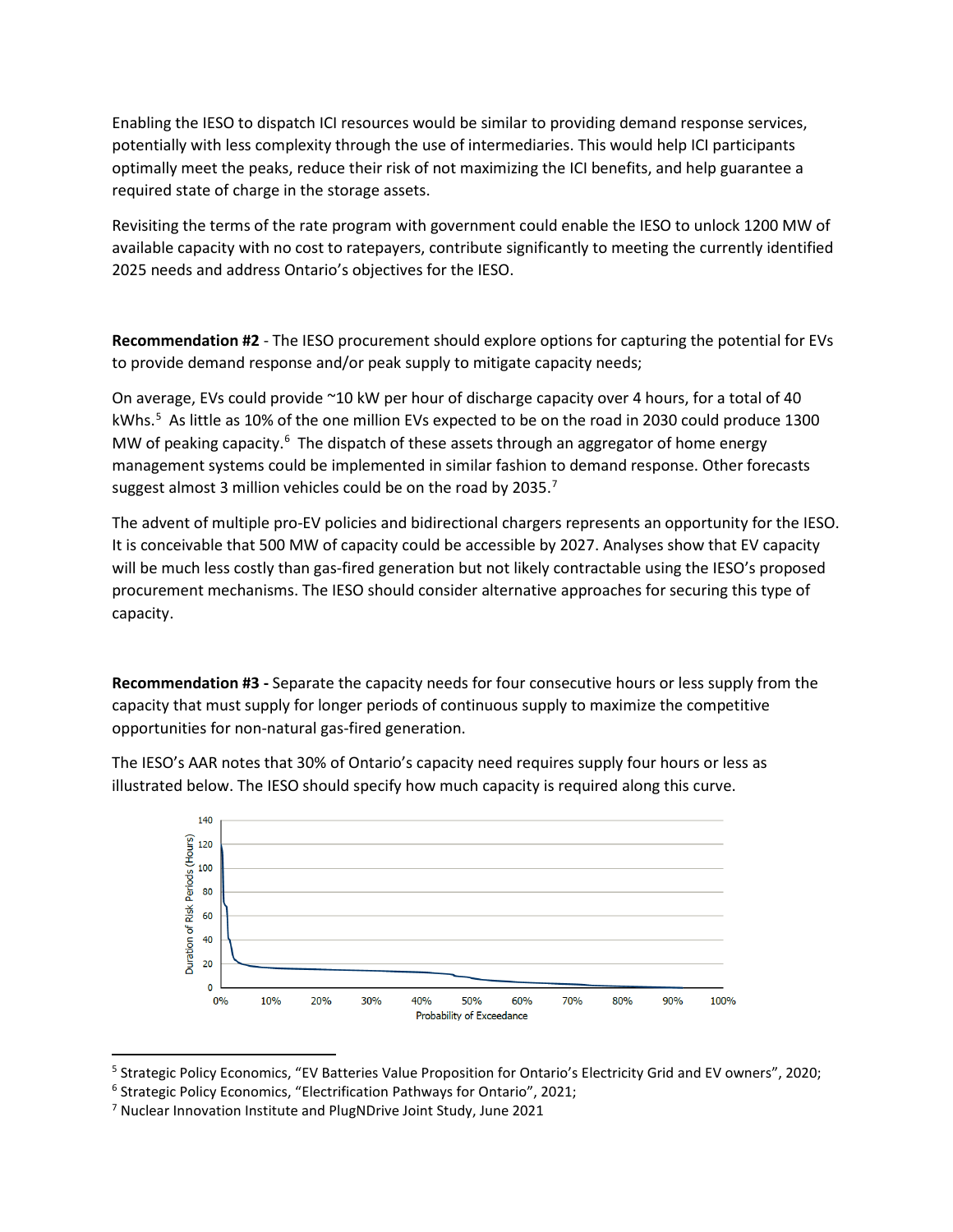Segregating the needed capacity by the different consecutive hour energy requirements could provide more flexible procurement options. For example, the IESO could specify how much capacity must be reliably provided for four consecutive hours and how much is required for additional hours. This could enable developers to propose more flexible options.

For example, options such as storage are more cost effective as the consecutive hour energy requirements decrease. This approach would create a more competitive procurement than simply providing gas-fired generation with a competitive advantage via the rated criteria currently being proposed by the IESO. Segregating the capacity by the type of supply has been previously recommended by the PWU, e.g., for baseload, intermediate, and peaking/reserve type capacity needs. $8$ 

**Recommendation #4 –** Ensure that the RFQ provides flexibility by requiring participants to characterize how compensation can be structured to minimize the costs for ratepayers**.**

The IESO's challenge in defining the compensation framework for subsequent contracts is to instill investor confidence and reduce costs for ratepayers. This requires the IESO to de-link RFP criteria that impacts investor confidence from criteria related to how the IESO will operationally dispatch the assets. These conflicting objectives underpin the complexity inherent in finding PPA derivatives that will meet the IESO's needs. The PWU has previously recommended that the IESO should be open to regulated pricing models that are not compatible with electricity markets, such as those used for many of OPG's assets.[9](#page-4-1)

The IESO's RFQ should include a question(s) about the compensation needs of proponents and leave the RFP open to bidder defined terms without constraints. This approach provides an alternative to the incentives currently being considered by the IESO for the expedited and technology expansion procurement options.

**Recommendation #5 -** The IESO should objectively evaluate how its market-based mechanisms and constructs introduce barriers to securing the requisite new capacity when needed at the lowest cost and identify mitigating alternatives for this capacity.

A potential barrier to achieving Ontario's needs through the IESO's market-based mechanisms includes the IESO requirement that new capacity function within energy markets – noting that over 90% of Ontario's energy is currently driven by rules based dispatched irrespective of the market price. The PWU has previously advised the IESO of the inherent risks with its market-based approach that precludes the acquisition of non-emitting supplies and requests the IESO to objectively assess the reliability, cost and emission implications of its practices.<sup>[10](#page-4-2)</sup>

<span id="page-4-0"></span><sup>&</sup>lt;sup>8</sup> PWU submissions to IESO resource adequacy stakeholder engagements, 2019-2021; PWU submission to the MENDM LT planning consultation, 2021; Strategic Policy Economics, "Electrification Pathways for Ontario", 2021. <sup>9</sup> Strategic Policy Economics, "Electricity Markets in Ontario", 2020.

<span id="page-4-2"></span><span id="page-4-1"></span><sup>&</sup>lt;sup>10</sup> PWU submissions to the IESO Resource adequacy stakeholder engagements, 2020 to 2021; Strategic Policy Economics, "Electricity Markets in Ontario", 2020.